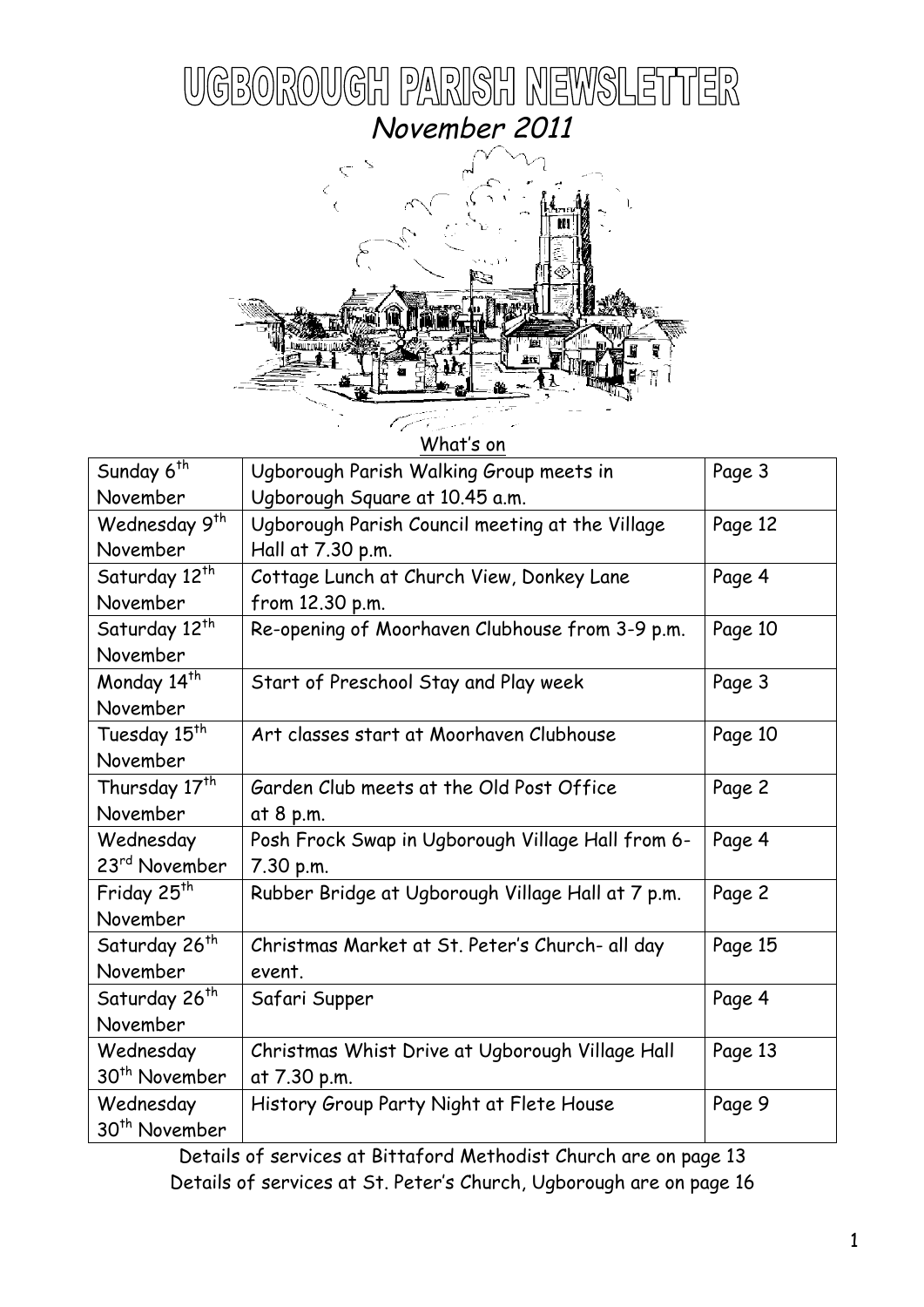Ceremonial flying of the Flag. The flag will be flown on the following occasions-Sunday November 13<sup>th</sup>- Remembrance Day Monday November 14<sup>th</sup>- The Prince of Wales' Birthday Sunday November 20<sup>th</sup>- The Queen and Prince Philip's Anniversary

A message from Joan and Rupert.

We would like to thank everyone very much for their cards and good wishes for our retirement. Also the lovely tea party. The food was delicious – many thanks for the hard work which went into it, and great to see so many friends there.

We hope to spend a happy retirement in our lovely village and will be pleased to see you at any time- so do come!

Regards to all, Joan and Rupert

## Garden Club Anne Holway

We look forward to welcoming back Gordon Waterhouse and Brian Ashby to our pre-Christmas meeting on Thursday  $17<sup>th</sup>$  November at 8:00 pm at the Old Post Office.

The Ermington and Ugborough Primary Foundation

# Executive Headteacher - Mrs. Jane Byrne

Thanks to Jane and David Johns for again allowing us to use their barn- a wonderful setting for the Harvest Thanksgiving service.

Our Federation will be known as The Beacon Federation and we look forward to a fantastic future for our schools, but more importantly for all our children. Please take time to explore the school's new website-

www.ugborough-primary.devon.sch.uk

Rubber Bridge -Friday November 25<sup>th</sup> at 7 p.m. Ugborough Village Hall £2.50 including sandwiches. Contact Bill Hosking- 01752 892497







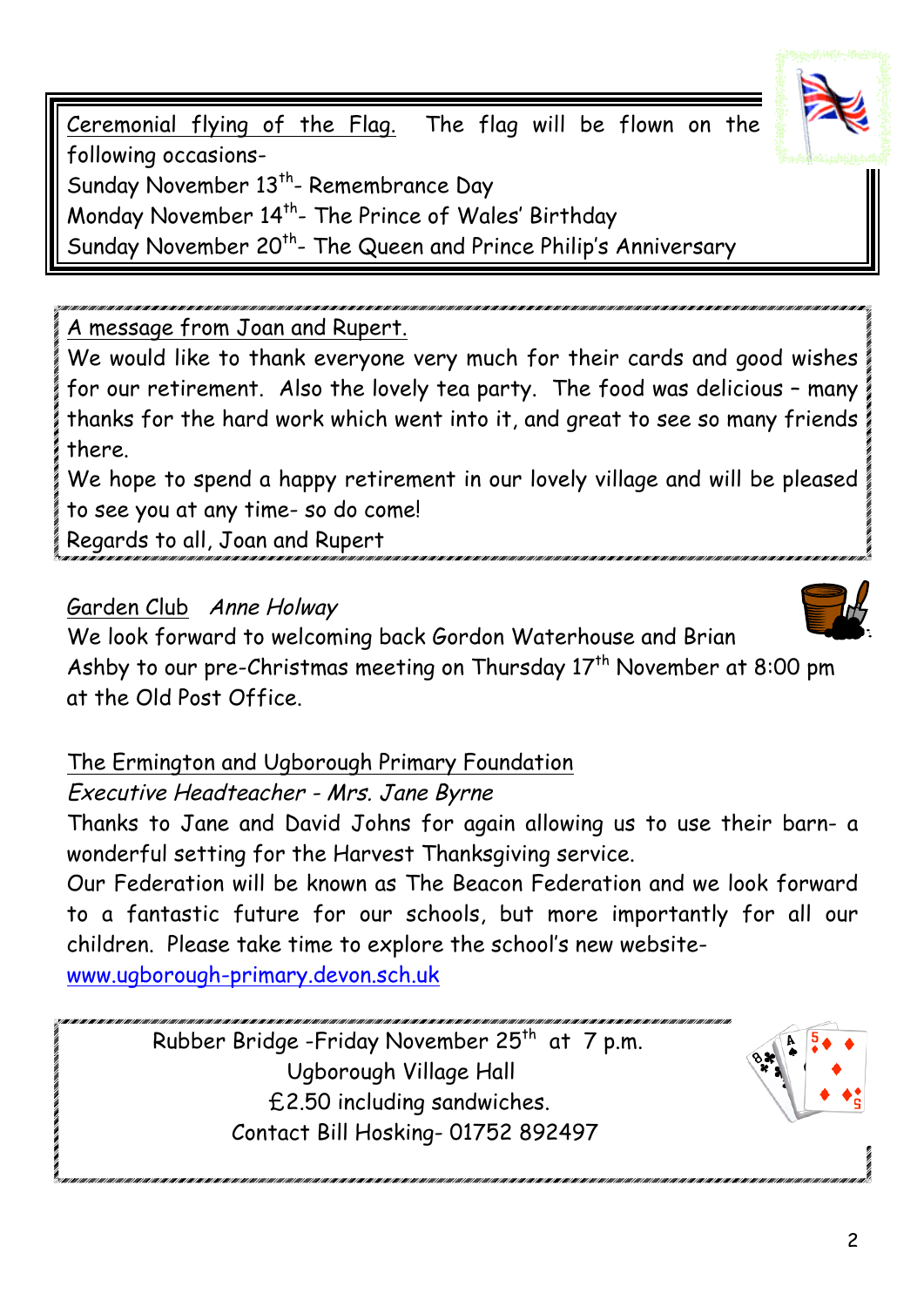## Ugborough and Bittaford Pre- School. Naomi Williams

During October children, staff and relatives celebrated Harvest Festival in our pre-school, which involved singing a lovely selection of songs like "Dingle dangle scarecrow", "Oats and beans and barley grow" and "The Little Red Hen" rap. Father Harry kindly attended and presented prizes to the winners of the scarecrow colouring competition. To finish off a very enjoyable afternoon everyone was invited to stay for refreshments of bread rolls and vegetable soup which the children had helped to make.

In November parents will be invited to join us for this term's "Stay and Play" week which begins on Monday 14<sup>th</sup>, when they can spend time playing with the children and understanding how staff encourage and develop their child's learning. On Monday 12<sup>th</sup> December we will hold our "Christmas sing-a-long" to which family and friends are invited, and the last day of autumn term will be Friday 16<sup>th</sup> December.

At Ugborough and Bittaford Pre-School we offer an experience that has been judged "Outstanding" by Ofsted in March 2011 who awarded us this standard in every single category. Children can join us from the age of 2 until school age and we fill these precious years with fun and friendship in a stimulating, well-resourced environment. We strive to build on the development that takes place at home; by fostering independence, creativity and learning new skills with appropriate support through a play-based curriculum. We are open term-time only on Monday, Wednesday and Thursday between 9am and 3pm, and on Tuesday and Friday between 9am and 12.45pm. The Toddler Group meets on Monday between 10am and 11.30am. For more information on the pre-school please call Tania/Naomi on 07763 215455 or phone Sara on 07739 826422 for Toddler Group enquiries. Alternatively, please visit our website www.ugboroughandbittafordpreschool.org.uk

### Ugborough Parish Walking Group Merryl Docker

What a turn up for the books the October walk was! Glorious hot sun, better than we have had for a walk for the past 3 years!!To take advantage of the beautiful day, we ventured up on to the moors to find Spurrell's Cross ~ see the Parish web site for photos to prove it!! Wonderful views, great company  $\sim$ 



I just wish we could bottle up days like that! Join us on Sunday 6th November, 10.45am in Ugborough Square ~ may need to exchange sun hats for rain hats this time. We look forward to meeting you!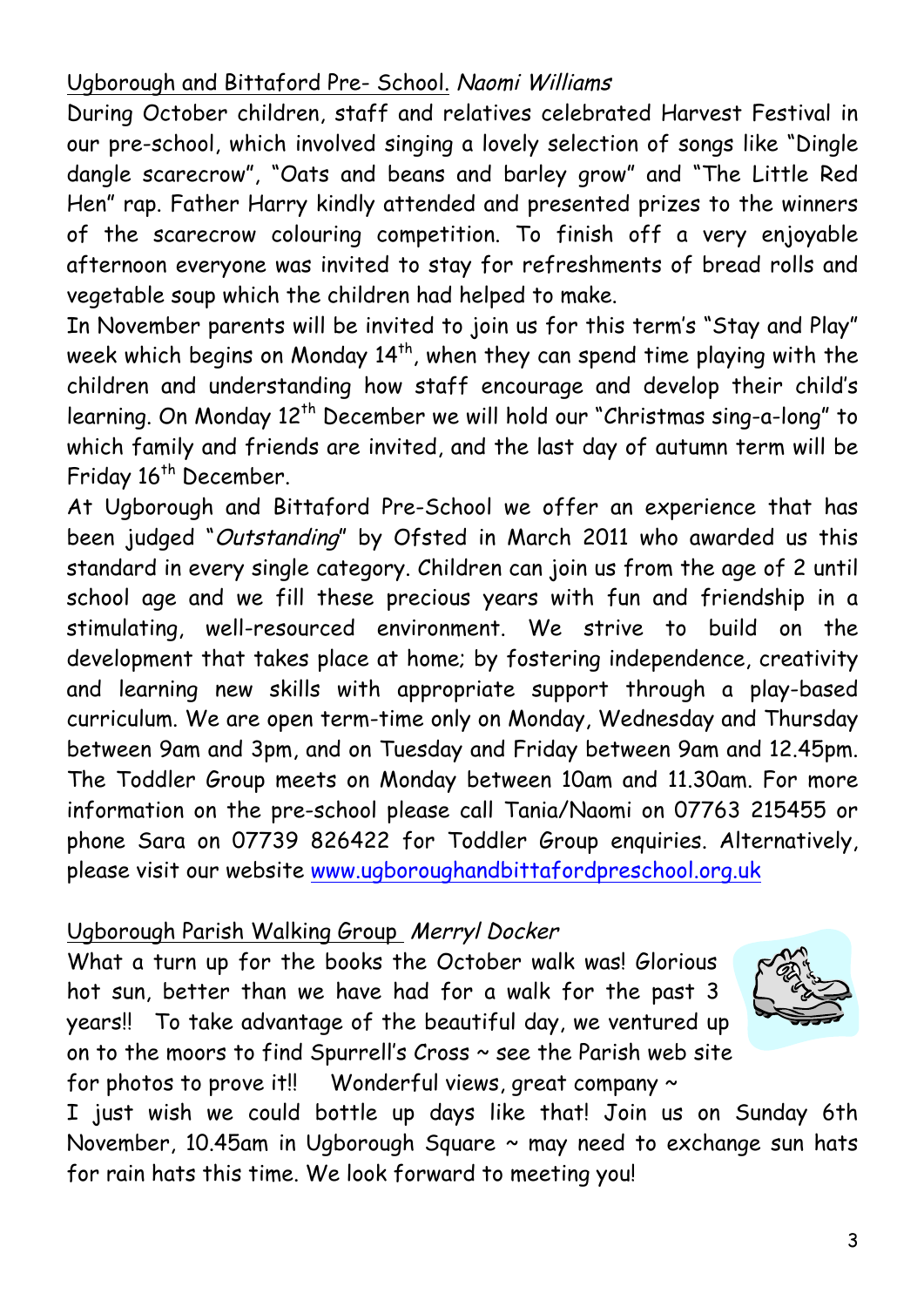Watch out! The Infamous Safari Supper returns! **Saturday 26th November 2011**. £7.50 per person Forms available from: The School Office and 2 The Old Chapel, Lutterburn Street or email caroline.ross11@btinternet.com To be returned to: 2 The Old Chapel, Lutterburn Street by Saturday 12<sup>th</sup> November. For more information contact John on 01752 896278

Last year we swapped until we dropped! **Join us again for our** 

**POSH FROCK SWAP- Wednesday 23rd November at the Ugborough Village Hall** from **6pm-7.30pm**

Bring along your good quality clothes (men, women and children's clothes, footwear and accessories ..... all ages, all sizes!).

Start the NEW YEAR with a new-to-you wardrobe!

£2.50 admittance to include a glass of wine/soft drink (children free)

If you bring clothes to swap you can buy items for 50p each, or £1 if you don't bring any items.

Please bag the clothes that you wish to swap and leave outside the village hall anytime on Wednesday 23rd November, or bring them with you on the evening. Looking forward to seeing you!

R Cottage Lunch- hosted by Eric and Detha-Saturday 12th November from 12.30pm Church View, Ugborough In aid of Ugborough Village Hall Tickets for the 3 course lunch are £10 -available from Sue Williams, Sharon Hughes, Howard Webster, or from Detha at Church View. Bring& Buy, Raffle (Contributions for the raffle and /or stall, plates of food, garden produce or indeed help would be very welcome. Please contact Detha on 07971 411 591 or Detha Sanders@swlaw.co.uk)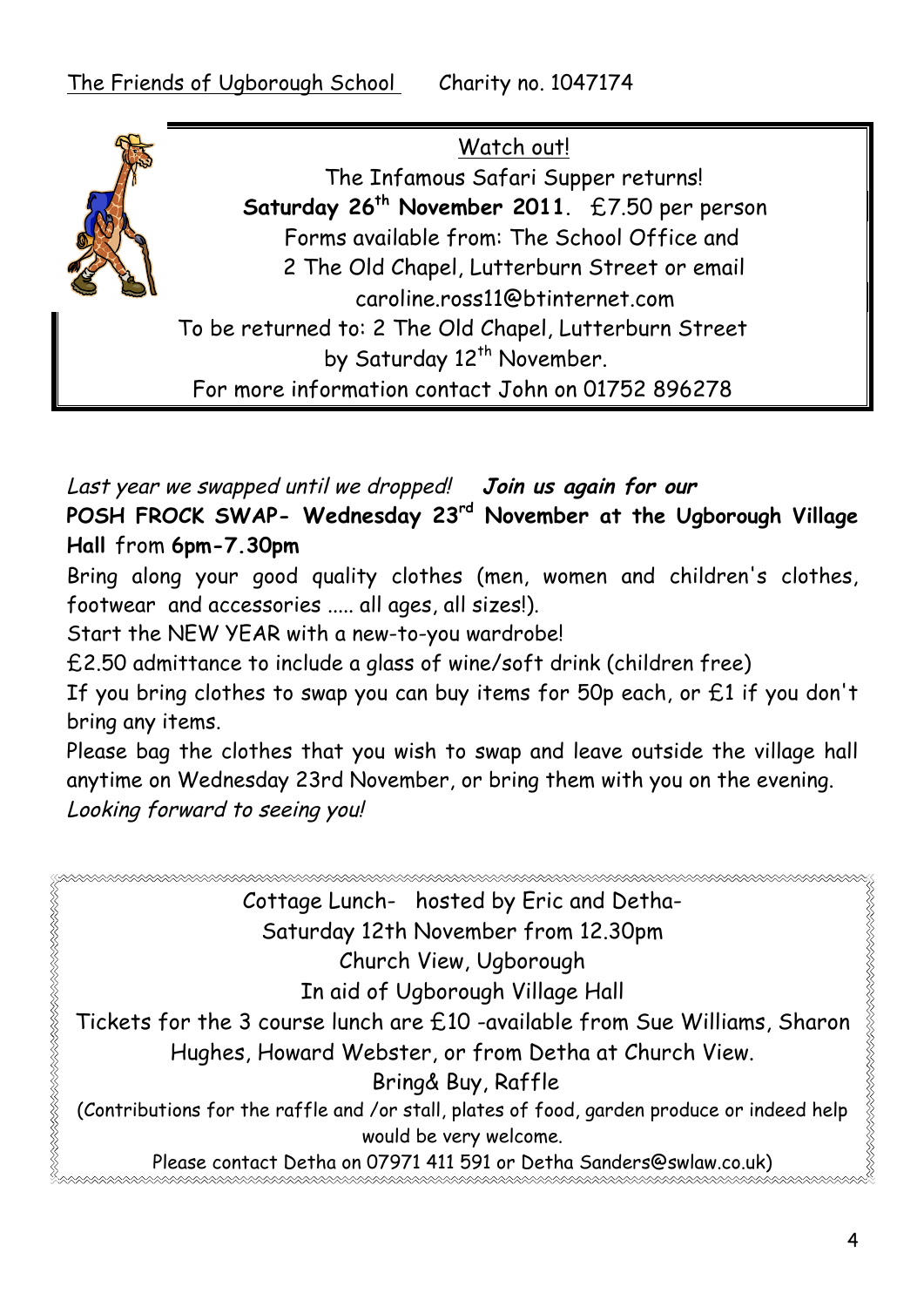Book Lovers Anne Nonymous



For the under fives. The Deep End – Rebecca Patterson.

Rebecca Paterson is a new talent in children's picture books – this is her first book. Delightfully illustrated with the representation of the children, simple but expressive, The Deep End is the home to the best swimmers….. but is it true, there's also a tunnel in the deep end that leads to the sea? There is only one way to find out and it involves ' keeping your head down, your bottom up and not swallowing the pool'.

A lovely book and one that I shall be keeping in mind for the grand-daughter. The Day of the Triffids – John Wyndham

I had forgotten how good this book was – a real page turner.

A chilling British science fiction story, that opens one's eyes to the true nature of the world. A story of love, immense tragedy, of politics, of the fragility of modern life and above all the undeniable essential nature of mankind.

This fantastic journey into the demise of society after a tragic event leaves the majority of the population blind. The triffids, themselves, are a haunting, menacing presence, ever the opportunist, they communicate and track their prey. The sighted people are on a journey trying to find the right course of action, torn between helping those less fortunate and keeping themselves alive.

I was so pleased that I read this book again, it will remain as a certain favourite.

**Christmas Lunch for Santa's Aged Helpers…**

Over 60? Then please come and join us. Everyone Welcome !!! Sunday  $11<sup>th</sup>$  December 1.30 pm St Peters Church (at the back of the church) ( No charge, Transport available )

Waiter / Waitress Service provided by Ugborough Youth Group !!

**Please let me know by December 2nd, so we can get cooking !!!!! See You on the day ! Philomena** Contact Philomena 892086 or Maureen Tubman 895272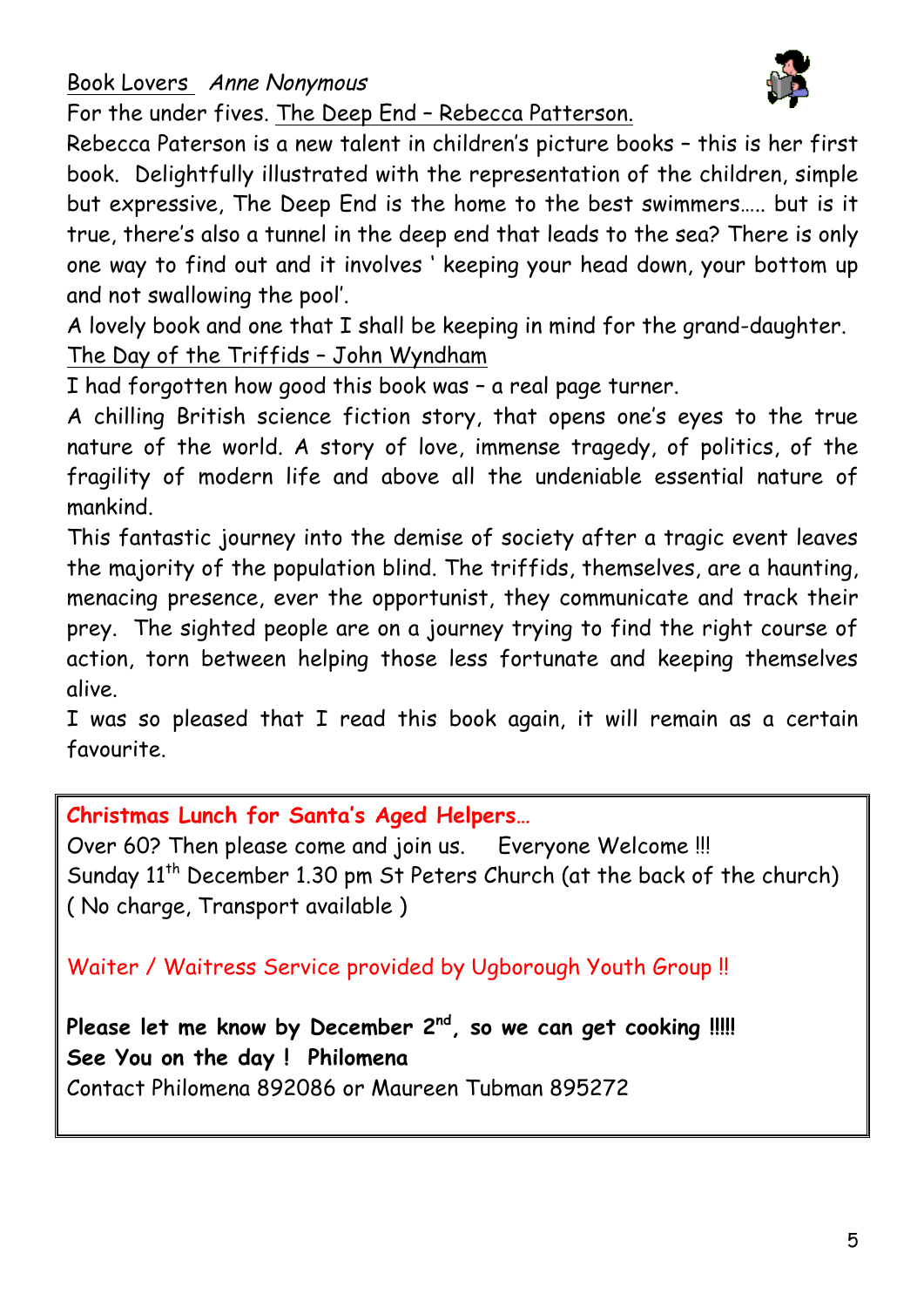## Ugborough Village Hall Stafford Williams (Secretary)

Many thanks are due to the Fair Committee and the organisers of the many contributing events for the £929 that the Hall received this year. Without such donations the Hall would struggle to meet its commitments despite a healthy rate of hirings. The Hall is the cheapest for miles around and such donations are crucial in providing affordable facilities to all.

We have now transferred the bookings system for the Village Hall from the Post Office Diary to an on-line mechanism at the Ugborough.com website. Here you will find a tab on the menu of options at the left side of the screen '**Ugborough Village Hall**' – click on it and '**What is on'** to get sight of the diary, or '**To book the Hall'** to complete the booking form. There are some bugs that are being ironed out, but this system should allow everyone to continue making bookings. If you make a booking please ensure you get an acknowledgement from the Bookings Secretary, Steve Hughes as some emails have not been getting through – I hope that we will soon sort the glitches.

The upstairs cupboard was cleaned out and sorted by a willing gang of volunteers, which should mean that you can get in and out somewhat easier. Please try and follow the guidance posted in the cupboard to keep it as orderly as possible. If anyone knows where the top of the Henry vacuum cleaner is please let a committee member know.



Rainfall at West Cannamore, Ugborough, 510 ft. above sea level Thanks to Len Wakeham for this detailed record.

Total for September 2011= 101mm (3.97ins.)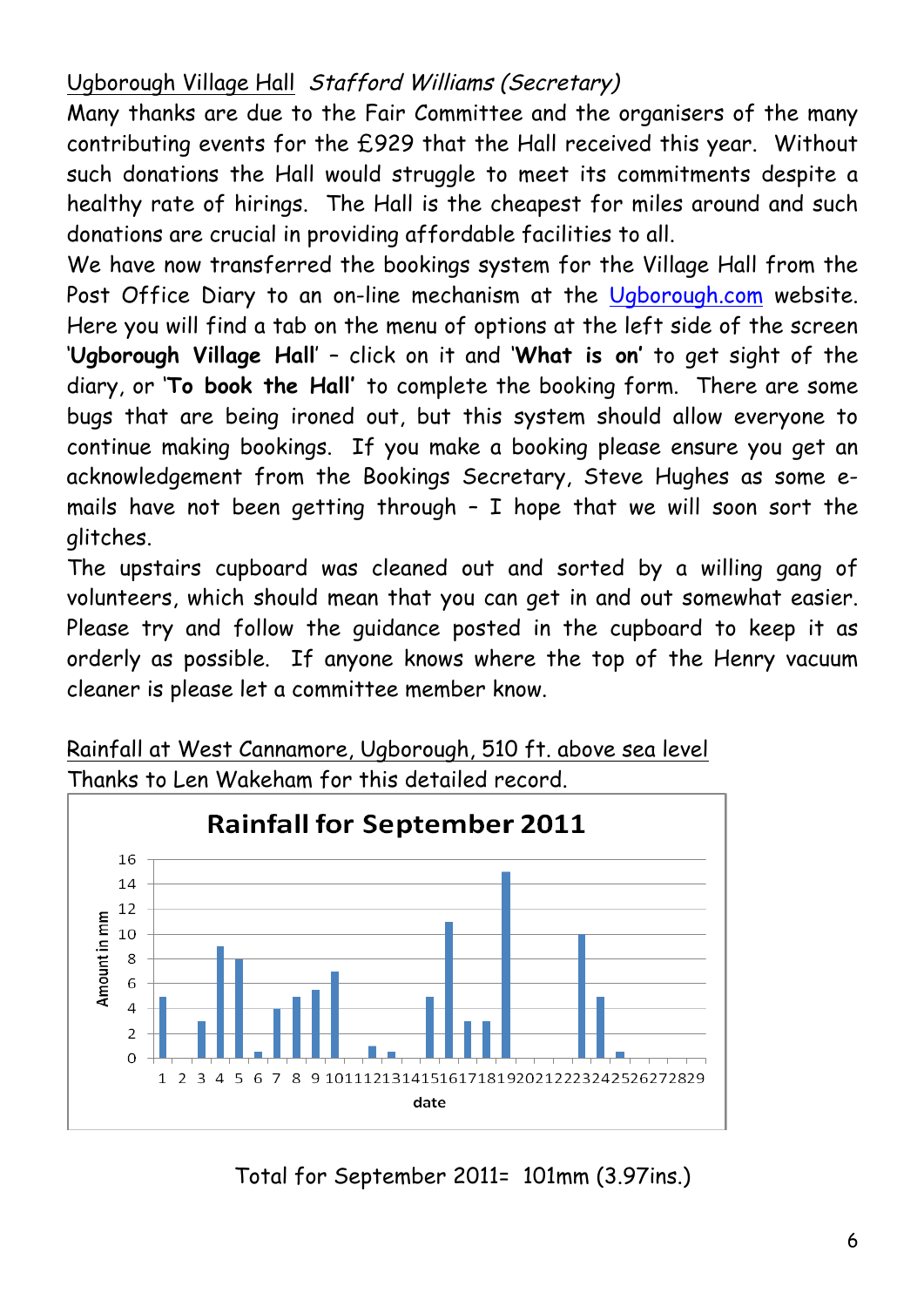## SPORTS REPORT - Janner Motson U11s CLEAR ON TOP

The U11s continued their unbeaten league season with a trouncing of second place Totnes and a dominant display throughout the game. Whilst the outfield players passed the ball and moved brilliantly, special mention should go to Jack between the sticks, who pulled off several big saves and always seemed to be in the right place at the right time. Another feature of the Uggies game lately is the contribution from all players with Alfie, Felix and now Leon all getting on the score sheet. This team is doing well, but Manager Sean still wants to hear from those who want to join the squad, or return from other sports.

The U9s have also continued winning and similarly have increasing depth to the squad, which is beginning to heave at 16 players. If it goes on like this they will need 2 teams next year, but it bodes very well for the future of Uggies football. The U7s already have 8 players and are building in readiness for their inaugural season in 2012.

The U13s are out of both cups despite a heroic display in the County Cup at Buckland, where they only lost in the last 2 minutes of extra time. The first division team had underestimated the talent and determination of the Uggies, who were 1-3 up at one stage. Unfortunately, owing to the wind and rain the Uggies lost again in the League Cup to Chudleigh, having had good opportunities to turn it around, but now they will focus on their solid start to the league season. Manager, Mike Bassett-Rutherford told Sports Report; "The Uggies don't play well without the ball. We didn't underestimate Chudleigh, they just played a lot better than we thought they would. The first half was end-to-end, but the second in contrast, was one end to the other. From what I saw of the game I watched an awful lot of it." It just goes to prove great managers don't have to be ugly and swear a lot!

Every Thursday morning between 10 and 12 the Drop-In Centre is open in Ugborough Church serving coffee/tea/biscuits and cake. If you have just moved into the area or have lived here for years it

is a wonderful opportunity to meet up with friends and neighbours. Do please come.

(Look out for news about the future Post Office service in the church at this time- it's coming soon!)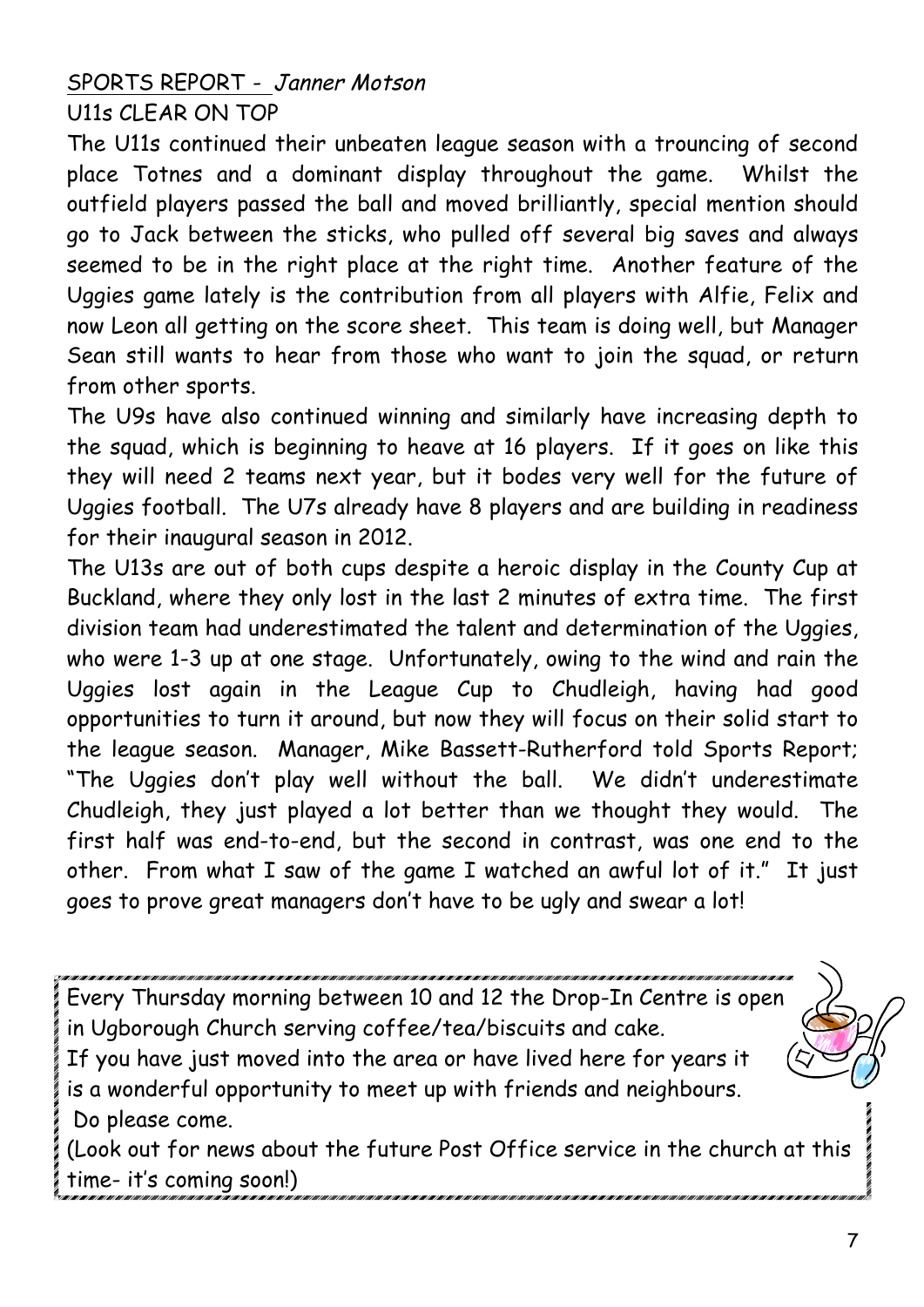## Stop Press- A Warmer Church this winter!

St. Peter's Church has been successful in the application for funding from the Diocese for temporary heating in the communal area. Thanks to Peter Povey, Philip Mann and Adrian Southwood for their work in securing this.



### Your Stars Tonight.

The steamed dietor is looking much refreshed from her trip to  $\mathbb Z$  Seville and the clicking of her keyboard has conspicuously Flamenco rhythm as she crouches behind her laptop. Outside in the distinctly cool November night I look up to Jupiter blazing bright in the southern sky. As always it is a lovely sight when viewed through binoculars as the four Gallilean moons continue their strictly ballroom cosmic dance around Jupiter which is looking much smarter now that its second orange band (which disappeared last year) has returned. (Congratulations to Ugborough resident "Little J" who managed to capture the moons of Jupiter using a hand held video camera in her back garden – one of the better home videos of 2011).

To the left of Jupiter look for the bright orange star which is Aldebaran. It is the base of a V of stars that after a few seconds (and with a little imagination) transmutes into the head of a charging bull – you have found the constellation of Taurus. Taurus is also home of the Pleiades group – a little cluster of six stars easily visible just above Aldebaran and Jupiter. With binoculars many more stars become visible – and it is now known that the Pleiades is a star nursery made up of young stars only a few million years old – by astronomical standards they are still in their nappies.

If it's a clear night go back to Aldebaran and you will see a host of faint stars around it - another large and loosely grouped cluster of stars. The Greeks called them Hyades after the daughters of Atlas (the one with the world supportive shoulders not the one who had problems on sandy beaches). They were immortalised in the heavens because they pined away and died of sorrow after the death of their brother, Hyas, who had been gored by a wild boar.

"Thinking about bulls and Hyas has given me a great idea for the 2012 Ugborough Fair," I excitedly explain to the steamed dietor. "A Spanish Style bull run as the Grand Finale - we could release a couple of bulls from the Anchor car park and the young bloods of Ugborough could compete to ride them to the Ship and then down Donkey Lane, and the gals could all lean out of the bedroom windows round the square and shower us with red roses." "And you will be Hairless the village bore" she mutters under her breath.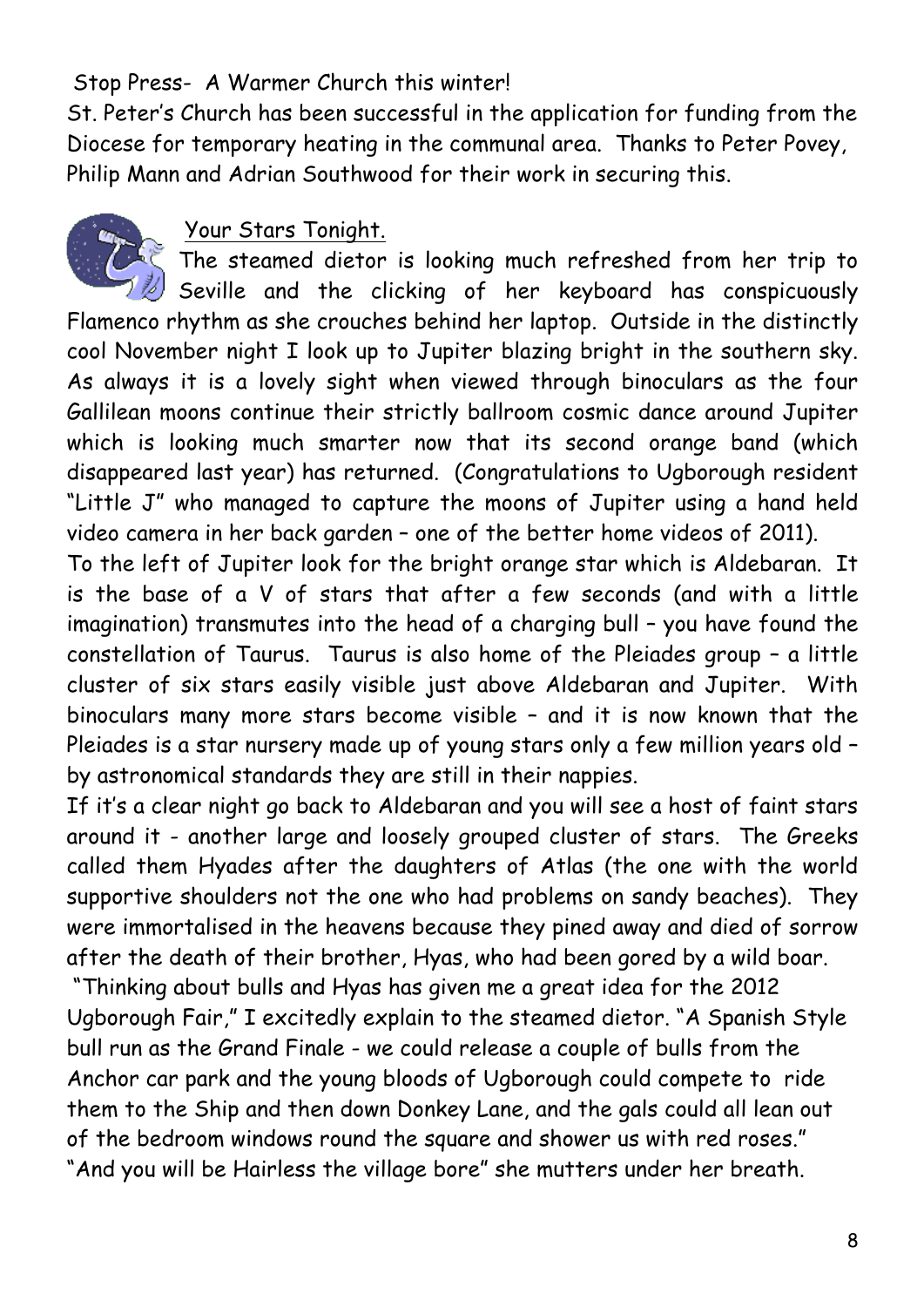## Ugborough Local History Group Merryl Docker

Urgent Notice: There has been a change in date for the History Group Party night at Flete House from 23rd November to 30th November:

This will be a members only event for 50 people - please get in touch with me if you would like a place  $\sim$  Merryl Docker 01752 893651 or email merryldocker@yahoo.co.uk. Details of the evening are:

- **Wed November 30th 2011 7.00 for 7.30pm**
- **Flete House, Ermington** (car share if you can or contact me if you would like a lift)
- **Adam Hart-Davis "The History of Time"** (His new book!!)
- **Tickets £4 on the door** (to cover fees and room hire)
- **Please bring a plate of food each to share (sweet or savoury) or bottle of wine/fruit juice**
- **Please bring your own plate, glass, knife and fork** (just as last year.)

Last year was a wonderful success enjoyed by everyone, do come and join us again for an evening of fun revelations about our concept of time from our friend Adam Hart-Davis. With apologies about the change in date.

## Vici Hemming writes-

BT has brought high speed broadband to Ivybridge and Bittaford but contrary to promises and information on the website has NOT brought it to Ugborough.

We have been promised high speed broadband for the last year and I have spoken to several BT Openreach engineers over the year who have all said that the system would improve with the new optical cable. They constantly have to try and maintain a very poor and unreliable service through the box at the end of Seldons Close. When the copper cable was stolen the engineers said it was a shame as the optical cable was already there and it would go live in September. However, it now seems we are not due to get any of this high speed internet connectivity and are stuck with speeds less than 2mb rather than the 25mb that would be possible. If you are interested in contacting BT to complain that we have been missed out, the address is-BT Broadband Complaints, Freepost NWW7492A, Gateshead, NE82 6YO The engineer today said the more people complain the more we are likely to get something done about it ...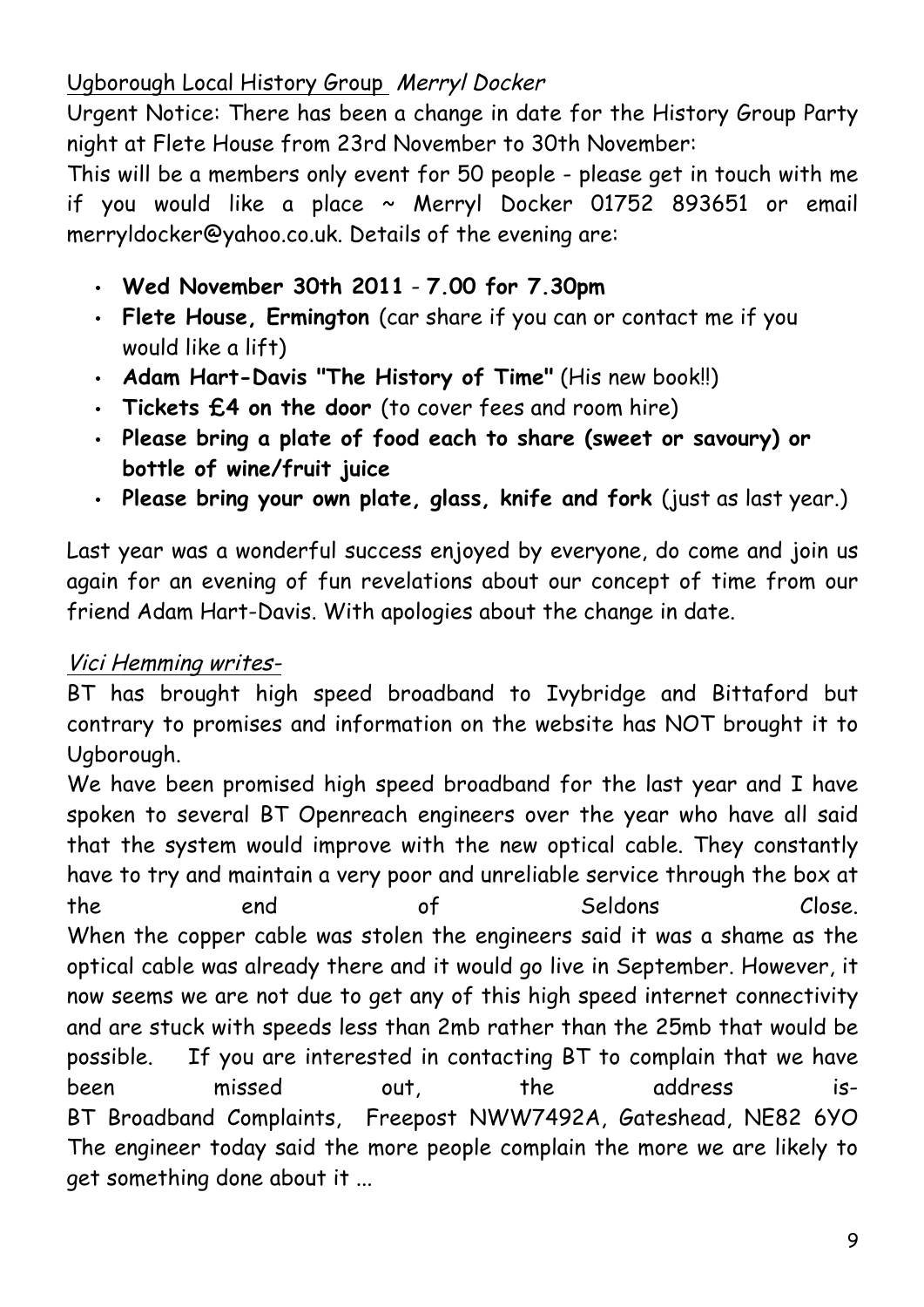

## **CHRISTMAS GIFT BOX APPEAL –**

(Operation Christmas Child 2011) **URGENT - CALLING UGBOROUGH VILLAGE………..**  Shoeboxes for this year's campaign are now available from St Peter's Church.

- 1. Please collect your gift box as soon as possible
- 2. Please decorate it and generously fill it
- 3. Please return it to the church by Saturday 5<sup>th</sup> November......the boxes will be blessed on Sunday 6<sup>th</sup> and then dispatched to children around the world who are victims of war, poverty famine, disease.

The gift box can be filled with (new) toys, sweets, toiletries, cuddly animals, dolls, warm hats and gloves, and other gifts. Further details will be with the gift boxes (shoeboxes), or please call Judith Rundle-Jones on 895846 if you have any further questions regarding the campaign. **Thank you.**

# WHATS ON : Moorhaven Clubhouse Jonathan Mathys 07867 542 978 j@jonathanmathys.com

Art Classes Art Classes with Andrew Miller Tuesday 2-4 pm - Moorhaven Clubhouse. Start 15<sup>th</sup> November, beginners & experienced, watercolours/ /mixed & oils, 5 sessions to Christmas £35. Andrew is well known locally particularly for seascapes, recently back from Afghanistan as Army Artist in Residence. Examples of his work are on show at Clubhouse which is an inspirational room work to in, 07706 485 455/ andrewmillerartist.com/ andrewmiller.artist@hotmail.co.uk

Reopening of Clubhouse Saturday 12<sup>th</sup> November Moorhaven Clubhouse 3 - 9 pm. Open Day of refurbished facilities, display local art/sculpture, free refreshments.

Moorhaven Clubhouse has reopened after refurbishment. Adjacent to the playing fields it has plenty of parking and wonderful views. It complements the Parish Council's plans to improve the field for sporting and other events. To the rear is Jays Children's Day-care Nursery also refurbished. The large sunny terrace has picnic tables, a large veranda, extensive lighting and BBQ. Inside is the clubroom with bar/ servery, kitchen and store together with separate self contained committee room with own facilities. Smart new carpets, Décor, lighting / heating and full disabled facilities.

For hire hourly/ daily. Ideal for Events, Classes, meetings & Parties. Great for families as safe outside space.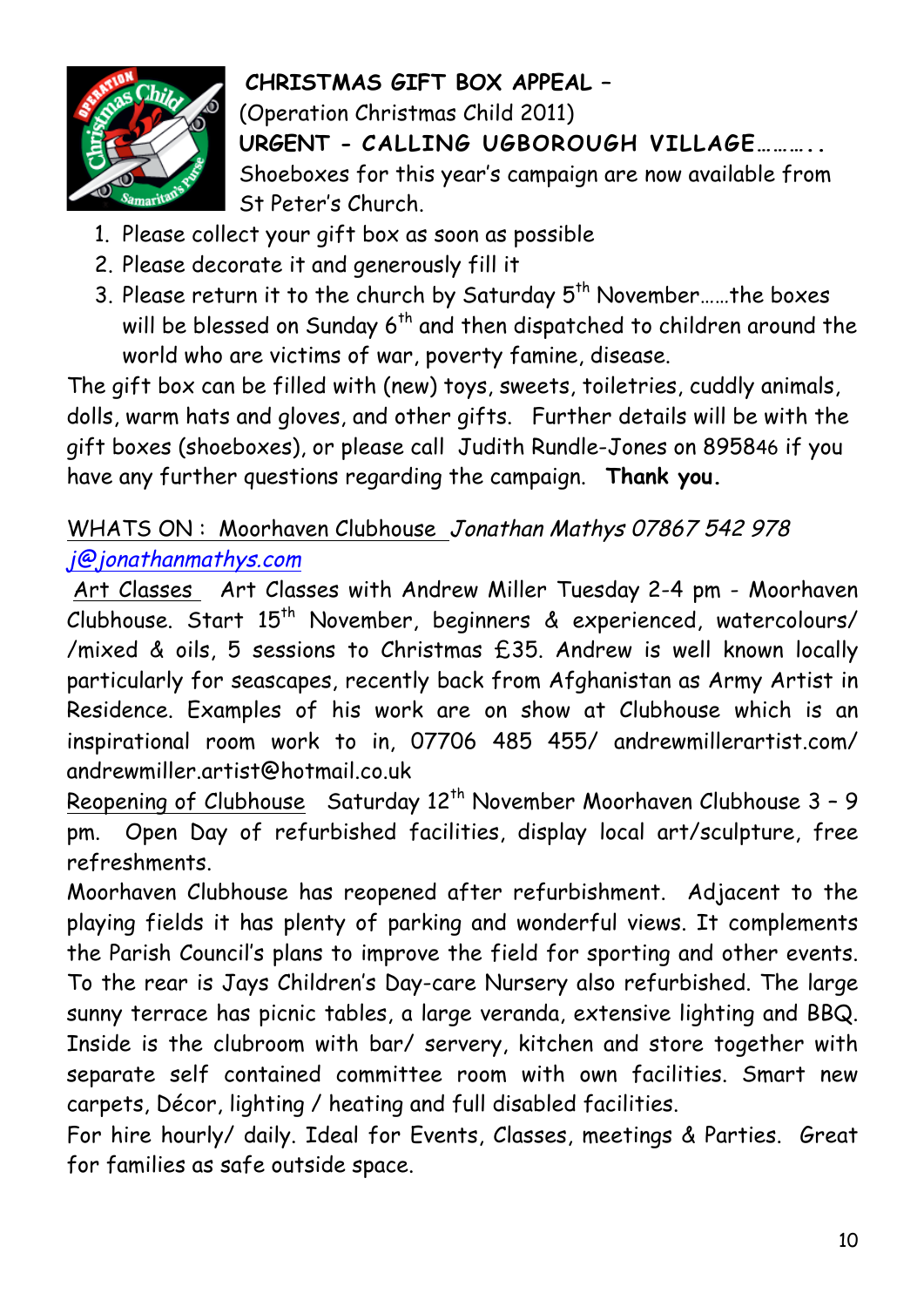Ugborough Parish Council Clerk: Sarah Woodman Tel: 01626 824568 email: ugboroughpc@yahoo.co.uk Website: www.ugboroughparishcouncil.gov.uk

Ugborough village hall committee room was full to capacity at the start of the October Parish Council Meeting, as a host of very different organisations lined up to talk to the Parish Council:

New Dartmoor National Park Parish Member John Nutley introduced himself and discussed issues affecting Bittaford and Wrangaton. He has asked that any concerns be relayed to him – a very welcome development and a far cry from our previous experience of DNP Parish Members.

Tall Oak Homes outlined its proposals for the land behind Undertown. These include about 45 houses, most of which would be low cost and reserved for local families through a Community Development Trust. The village would benefit from additional parking, open space play area, wildlife pond, flood prevention scheme and a new community building – which would incorporate a village hall, self contained pre-school area, catering facility, village shop and youth group facility. Issues, such as the access through Undertown, still need to be resolved and the Parish Council will be involved in the progress of the scheme.

Playdale Playgrounds presented its proposals for the Bittaford and Ugborough play areas. I just wish I was a child again, because the facilities they are proposing sound fantastic! The Parish Council will be deciding on the provision and applying for grant funding over the next few months.

Ermington and Ugborough Primary Federation Governor Ian McClure reported on progress on what is now called the Beacon Federation and, apparently, the catering facilities have already improved. Governors Meetings are open to the public and the minutes are published on www.ugboroughprimary.devon.sch.uk

The Localism Bill, which should become law at the end of the year, represents an opportunity for Ugborough to develop a Neighbourhood Development Plan. This is particularly important in the light of the development proposals put forward by Tall Oak Homes. A Working Group of 6 Councillors will be investigating the possibilities and liaising with Tall Oak Homes.

Ice and snow may only be just round the corner, and the Parish Council is finalising arrangements to grit some of the lanes. Cllr Ed Johns is our Snow Warden and details, such as the purchase of a spreader and storage of grit,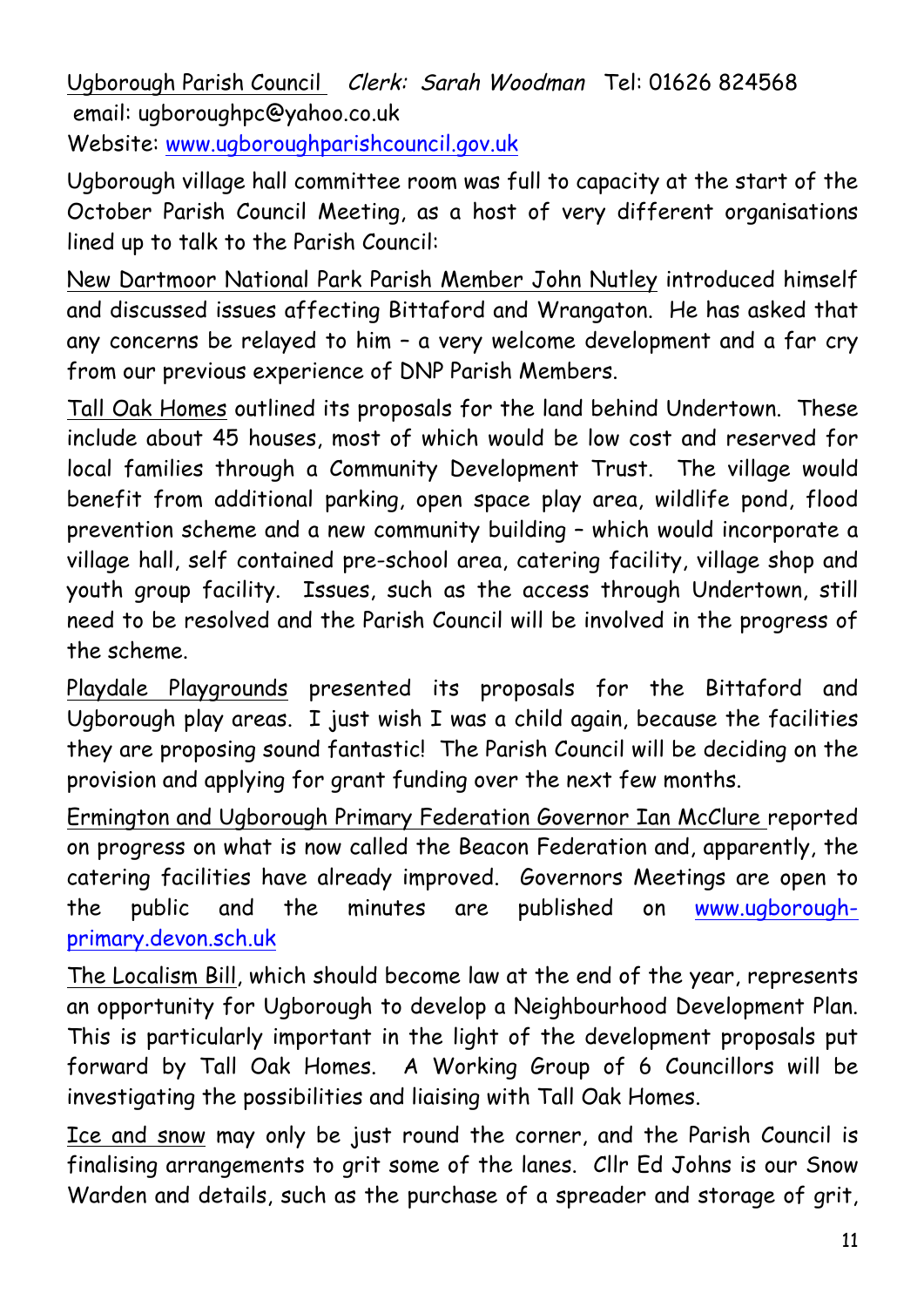were discussed at the meeting. Additional grit bins will be supplied at Bittaford Hill and Marwood Cross.

Planning Applications Councillors supported the proposed porch at Ugborough House; the replacement sign at Carew Service Station; and the alterations, 2 new porches and link building at Haye Farm, Ludbrook. They raised no objection to the erection of agricultural sock buildings and store at Ludbrook; the amendments to the planning permission at High House, Donkey Lane, Ugborough; and the single garage and log store at The Retreat, Shute Lane, Wrangaton. No objections were raised to the retrospective application for change of use of agricultural machinery store to workshop, together with extension at Wood Farm, Ugborough, subject to a condition that the usage be restricted to agriculture or leisure.

The Police Report (which missed the meeting) included a variety of 10 different crimes, including false representation, harassment, theft, public order, burglary and criminal damage. The criminal damage related to graffiti, and I am pleased to report that the offender had to clean it off!

Of significance is the introduction of a new 101 police phone number for nonurgent crimes and policing issues within the community. Calls to 101 cost 15p per call, irrespective of the length of the call and applies to landlines and mobiles. This replaces the former 08542 777444 number – but the 999 number should still be used for emergencies, when a crime is in progress, when there is danger to life or when violence is used or threatened.

Parish Boundary changes have been suggested by Ivybridge Town Council, which is proposing that the western portion of Ugborough parish be annexed by Ivybridge. So far, no specific boundaries have been identified, but the presumption is that all those sites identified for development to the east of Ivybridge would then come under their administration. If you have you any views on this proposal, please let the Clerk know.

The Next Meeting will be at 7.30pm on Wednesday 9<sup>th</sup> November, and you are welcome to attend. Agenda and minutes are displayed on the Council's noticeboards and website.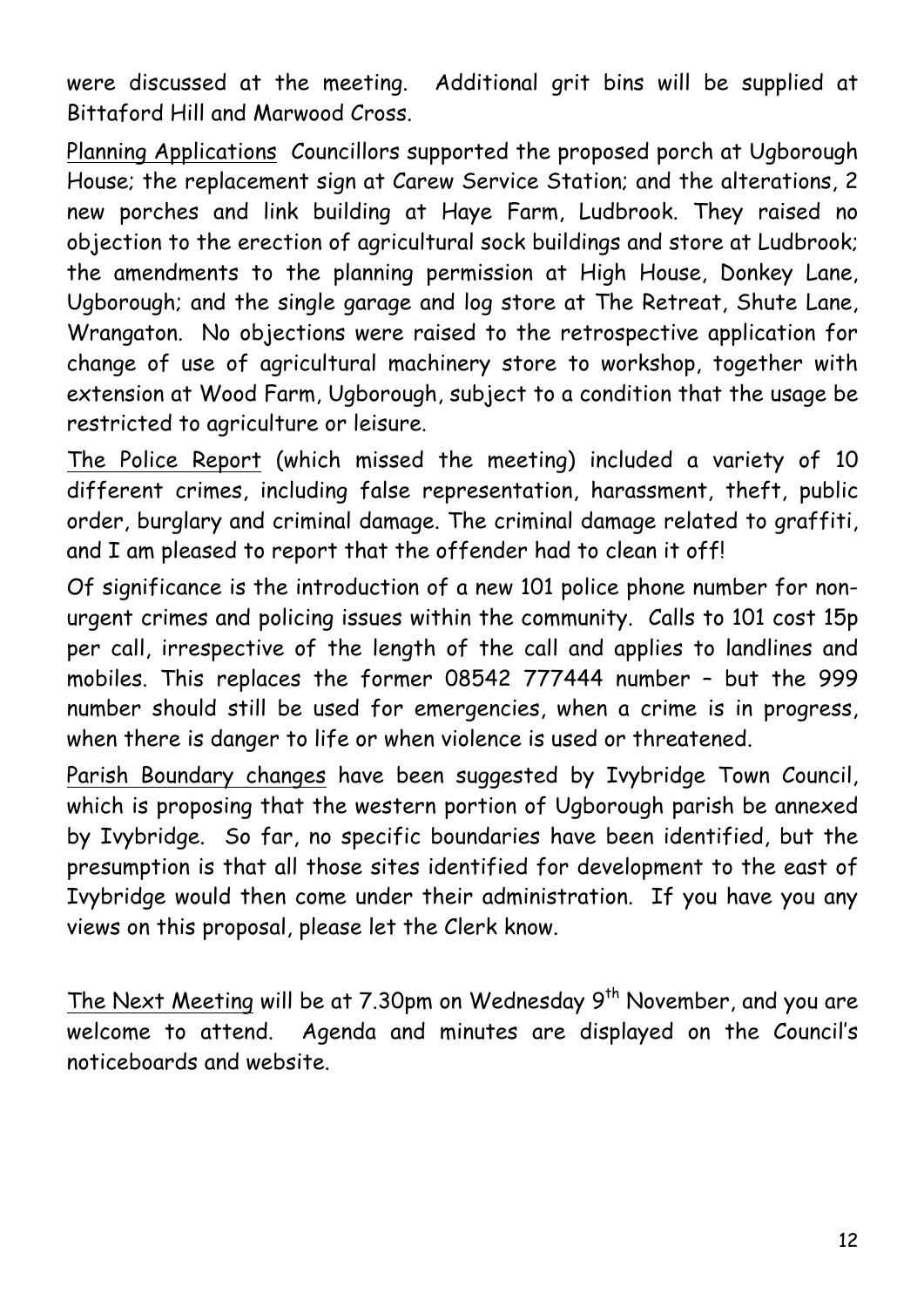Bittaford Methodist Church Jutta Berger 01752 698 381 \*\*\*Please note that there is a change in the pattern of our services. All services start at 10.30 a.m. except the  $3<sup>rd</sup>$  Sunday of the month when there will be no morning service, but instead an afternoon service at 2.30p.m. led by our new minister, Rev. Ralph Ward.\*\*\* Sunday 6th November Reverend David Youngs Sunday 13th November Mr John Pointon Sunday 20th November Rev Ralph Ward (service at 2.30p.m.) Sunday 27th November Dr. Philip Walsh Please come and join us for our Services. Our Hall is available for hire. We do have a small Tea Kitchen. All enquiries contact: Jutta Berger or e-Mail to: juttaberger@tiscali.co.uk

Green Pastures Coffee Bar for families with small children is open every Friday from 10.00am 'til 12 noon including School Holidays!

Please come and join us- we are looking forward to welcome you.

A Community Outreach by Bittaford Methodist Church

## **In aid of St Peter's Church, Ugborough**



**REQUEST FOR TOYS/GAMES, etc.** Sue Webster on 01752 892314. We will be having a Toy Stall at the Christmas Market. Do you have any toys/games/children's equipment, in good condition, which your family no longer require and would like to donate to the church for us to sell at the Christmas Market? Your contributions would be very much appreciated. The money we collect will go towards much needed church funds.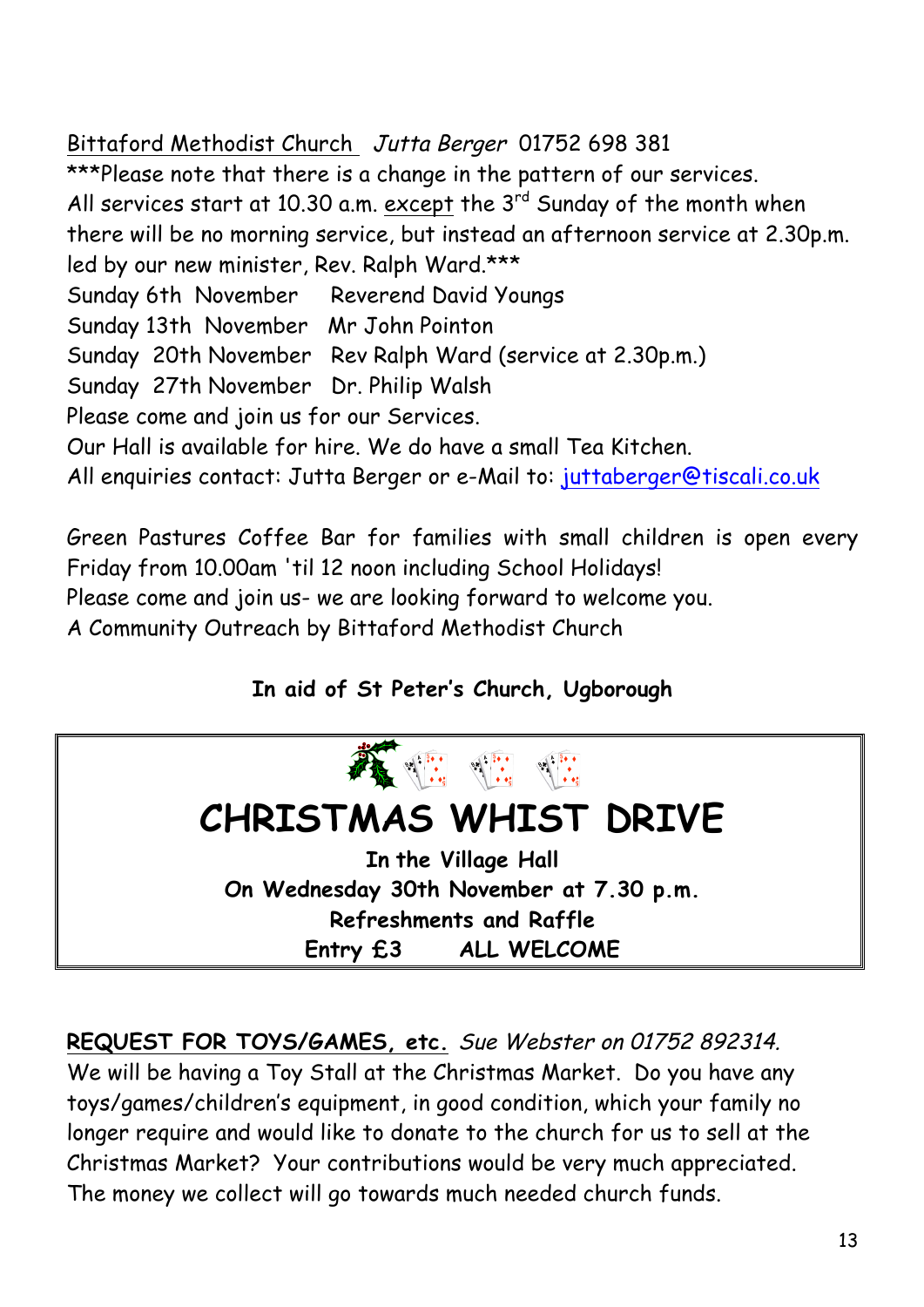St Peter's Church, Ugborough

My dear Friends,

I'm one of those sorts of people who like to have a useful result from holidays alongside the period of recreation. So when we had our relaxing and therapeutic time in Northumbria – also a sort of Pilgrimage for many reasons including the fact that Philip and I met when at University in Durham – we topped and tailed that with visits to family, friends and the remaining congregation of St. John's, Gainsborough, where Philip was Vicar in the 1970s.

They supplied us with a parish magazine with an item copied from that of St. Oswald's, Filey. Never one to waste good food for either body or soul, I've brought the item back to regurgitate down here! It provides food for thought for our family, work and Church lives. I hope chewing this cud may be profitable for us all!!

### **Know your Taters.**

Some people never seem motivated to participate, but are just content to watch while others do the work. They are called "Spec Taters".

Some people never do anything to help, but are gifted at finding fault with the way others do the work. They are called "Comment Taters".

Some people are very bossy and like to tell others what to do, but don't want to soil their own hands. They are called "Dick Taters".

Some people are always looking to cause problems by asking others to agree with them. It is too hot or too cold, too sour or too sweet. They are called "Agie Taters".

There are those who say they will help, but somehow never get round actually to doing the promised help. They are called "Hezzie Taters".

Some people can put up a front and pretend to be someone they are not. They are called "Immy Taters".

Then there are those who love others and do what they say they will. They are always prepared to stop whatever they are doing and lend a helping hand. They can always mange a smile and kind word. They bring real sunshine into the lives of others. They are called "Sweet Po Taters".

## **Which are you?**

In this month of Remembrance, we shall also want to give thanks for those of the last category who have brought sunshine into **our** lives. With good wishes to you all, Caroline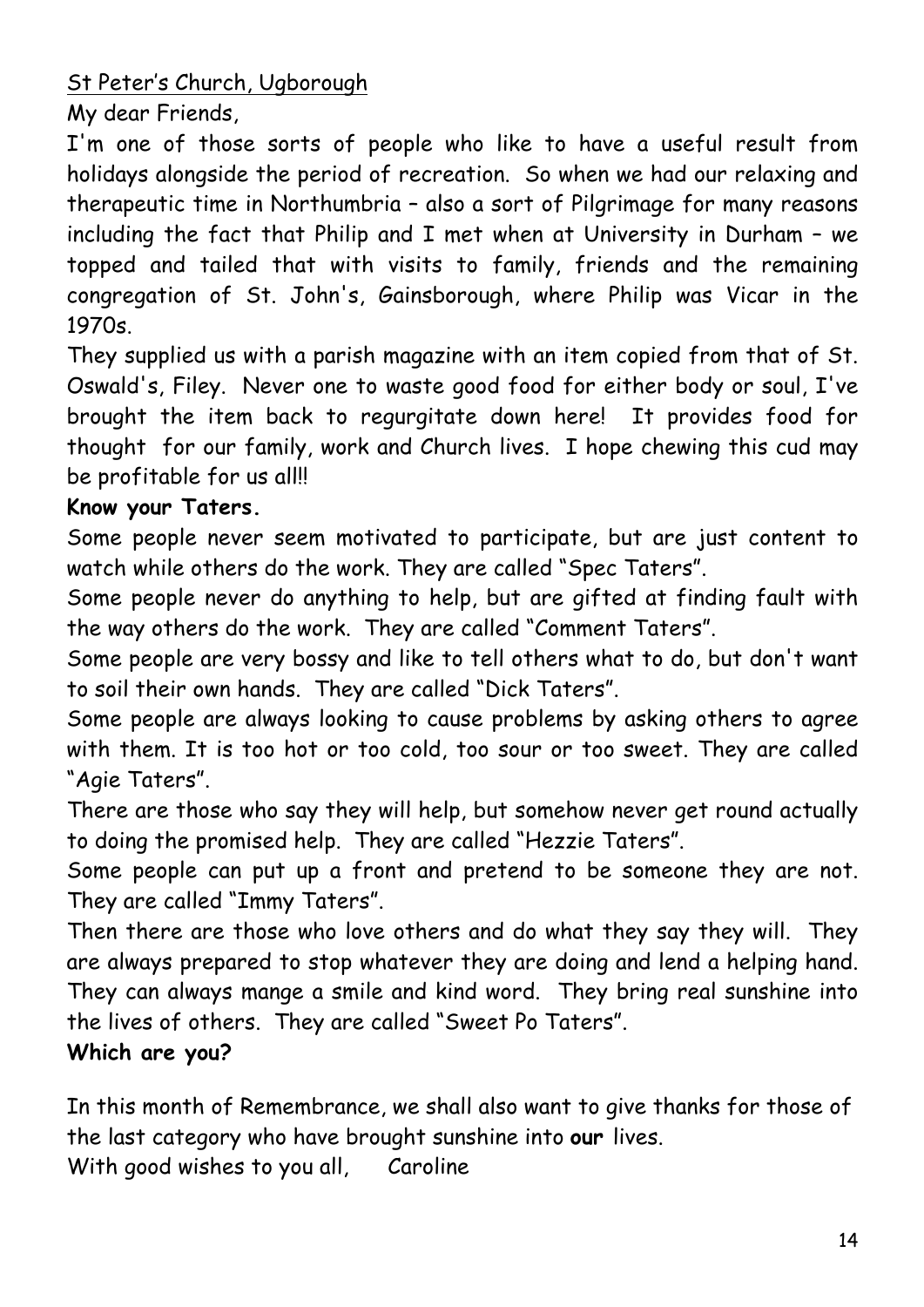We've had a request from the Cathedral, who are organising a mammoth Flower Festival in July next year, that anyone in the diocese who would like to help in any way - arranging, stewarding, brushing up etc. etc. should get in touch as soon as possible with Mrs. Nicky Wright, who is coordinating the event.

Her contact details are 69 Hill Barton Road, Exeter EX1 3PW; 01392 467301 and nicola@nicolawright.co.uk



Note from Taff Jones (and congratulations to him and George Fletcher for their efforts.

Thanks to all parishioners who sponsored George and me on our cycle ride for Devon Historic Churches. Together we raised £300.00 (not including gift aid) of which half will go to St. Peter's here in Ugborough.